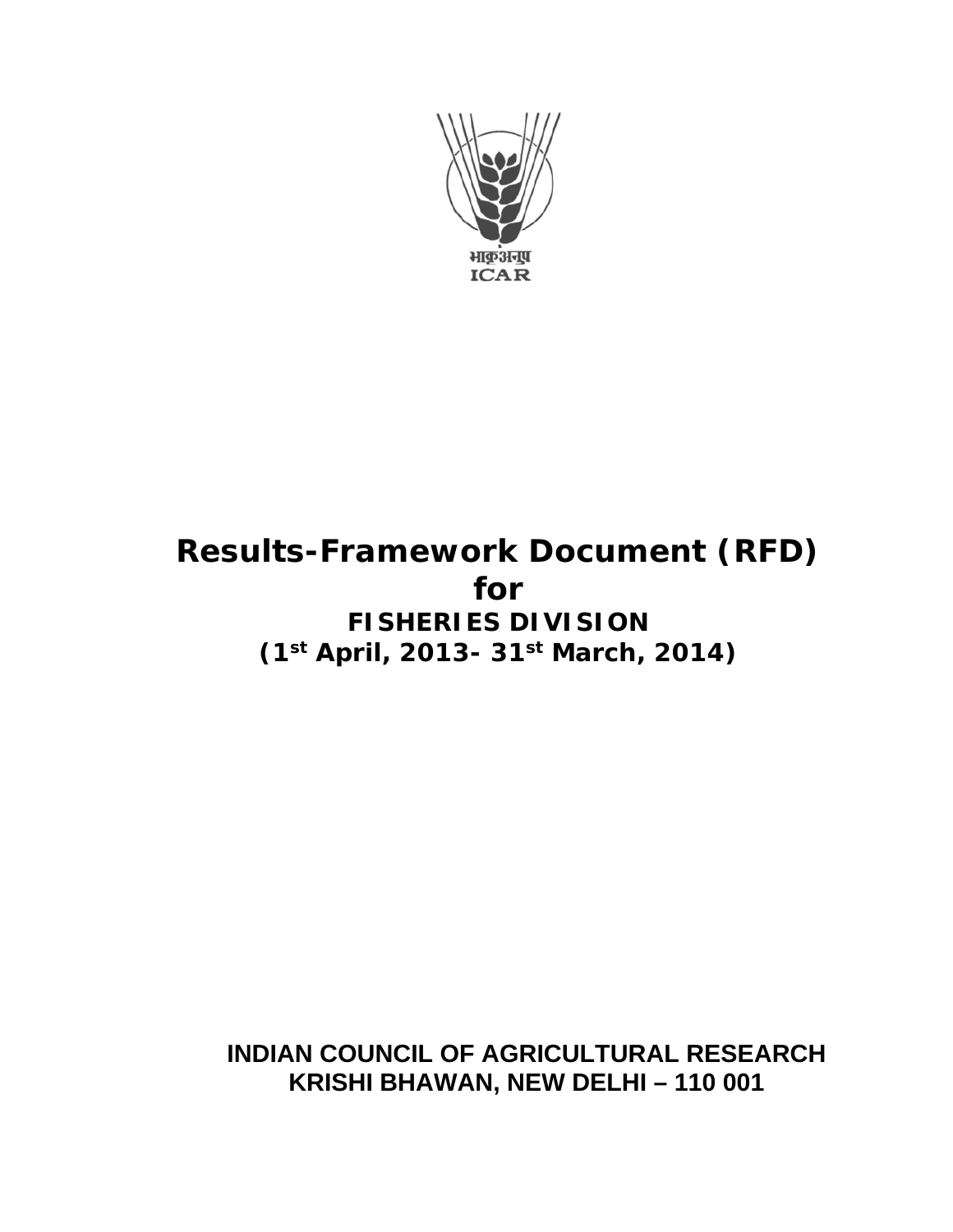#### **INDIAN COUNCIL OF AGRICULTURAL RESEARCH KRISHI ANUSANDHAN BHAWAN II, PUSA, NEW DELHI – 12**

#### **(FISHERIES DIVISION)**

**Subject:-** Preparation of Results Framework Document (RFD) 2013-2014 for the DARE/ICAR – information regarding….

#### **Section 1 Vision, Mission, Objectives and Functions**

#### **Vision**

**'**Fish for All**'**

#### **Mission**

To provide technological inputs for sustainable growth of Indian fisheries and aquaculture by interfacing research, education and extension initiatives through institutional and policy support and play an important role in providing the much required food, nutritional, socio-economic and livelihood security.

#### **Objectives**

- Assessment and monitoring of the fishery resources and the aquatic ecosystems to optimize fish production on a sustainable basis to provide food, nutritional, socio-economic and livelihood security.
- Development of eco-friendly and techno-economically viable aquaculture technologies and harvest & post-harvest technologies for production and productivity enhancement.
- Transfer of Technology, HRD and Training

#### **Functions**

To plan, coordinate, implement and monitor R & D programmes for increasing production and productivity from fishery and aquaculture sector on a sustainable basis and formulate guidelines and strategies for management and conservation of resource and play an advisory role for all the stakeholders.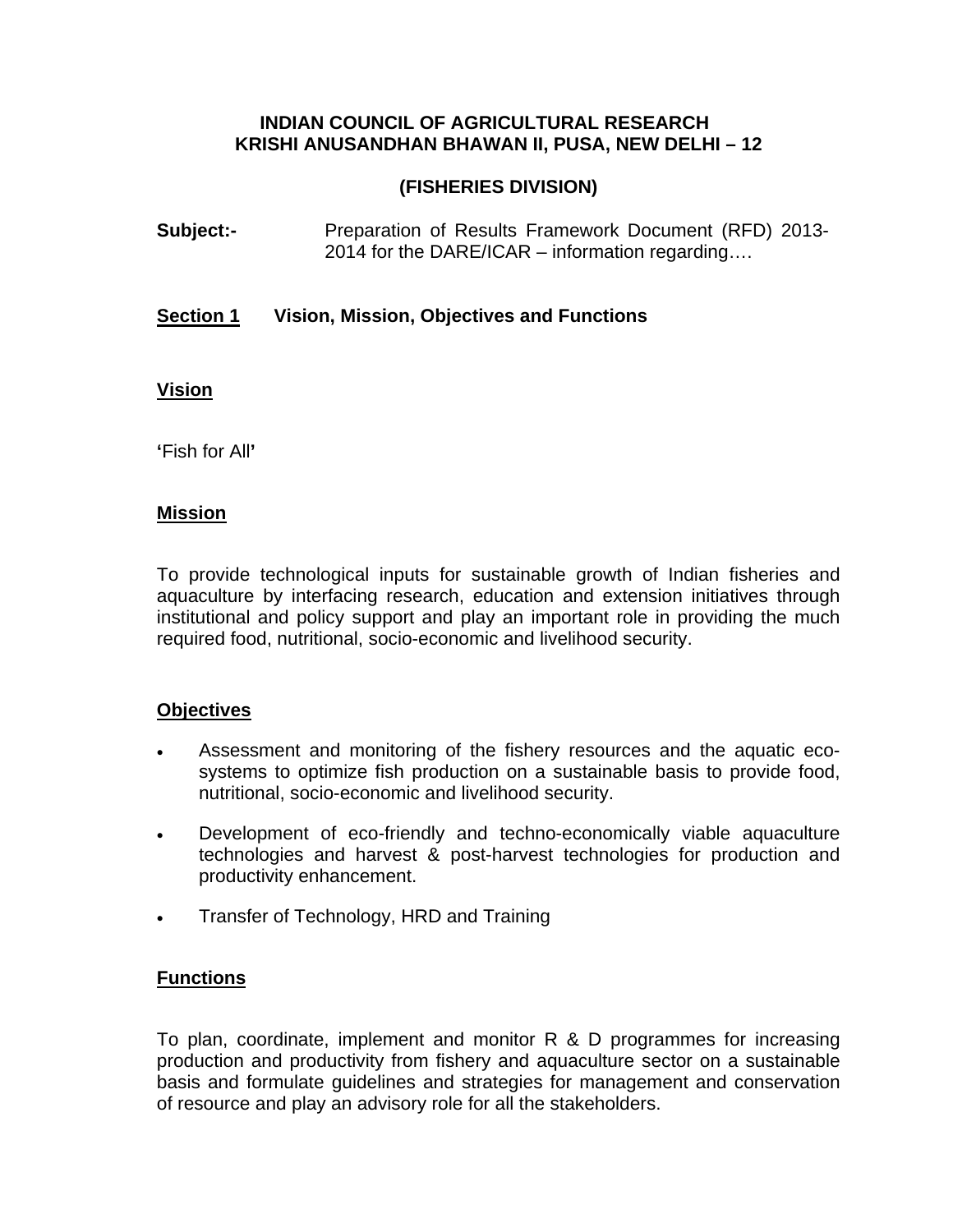|                                                                                                         |        |                                                                |                                                               |             |        |                  | <b>Target / Criteria Value</b>              |                                                                                                                    |                      |          |   |                |   |          |          |
|---------------------------------------------------------------------------------------------------------|--------|----------------------------------------------------------------|---------------------------------------------------------------|-------------|--------|------------------|---------------------------------------------|--------------------------------------------------------------------------------------------------------------------|----------------------|----------|---|----------------|---|----------|----------|
| <b>Objective</b>                                                                                        | Weight | Action(s)                                                      | Success Indicator (s)                                         | <b>Unit</b> | Weight | <b>Excellent</b> | <b>Very</b><br>Good                         | Good                                                                                                               | Fair                 | Poor     |   |                |   |          |          |
|                                                                                                         |        |                                                                |                                                               |             |        | 100%             | 90%                                         | 80%                                                                                                                | 70%                  | 60%      |   |                |   |          |          |
| Assessment<br>and<br>the<br>monitoring of                                                               |        | <b>Resources</b><br>Assessment and<br>eco-system<br>monitoring | Number of explorations/<br>surveys carried out                | Number      | 8      | 125              | 120                                         | 115                                                                                                                | 110                  | 100      |   |                |   |          |          |
|                                                                                                         |        | Culture based<br>fisheries in                                  | Improved production from<br>reservoirs                        | kg/ha/yr    | 5      | 130              | 120                                         | 115                                                                                                                | 110                  | 100      |   |                |   |          |          |
| resources<br>fishery<br>the<br>aquatic<br>and<br>eco-systems<br>to                                      | 35     | reservoirs and<br>wetlands                                     | Improved production from<br>wetlands                          | kg/ha/yr    | 5      | 1000             | 900                                         | 800                                                                                                                | 700                  | 650      |   |                |   |          |          |
| optimize<br>production<br>on a<br>sustainable<br>basis<br>to provide<br>food,<br>nutritional,<br>socio- |        |                                                                |                                                               |             |        | fish             | Mariculture and<br>open sea cage<br>farming | Mariculture technologies of<br>commercially important<br>cultivable marine finfish/<br>shellfish species developed | Number of<br>species | 6        | 3 | $\overline{2}$ | 1 | $\Omega$ | $\Omega$ |
| and<br>economic<br>livelihood security                                                                  |        | Cataloguing and<br>classification of                           | Fish biodiversity database<br>updated, species added          | Number      | 6      | 75               | 60                                          | 40                                                                                                                 | 20                   | 10       |   |                |   |          |          |
|                                                                                                         |        | fish biodiversity<br>using classical<br>and molecular<br>tools | Molecular DNA markers for<br>species identification developed | Number      | 5      | 40               | 30                                          | 10                                                                                                                 | 5                    | $\Omega$ |   |                |   |          |          |

### **Section 2 - Inter se Priorities among Key Objectives, Success indicators and Targets (2013-14)**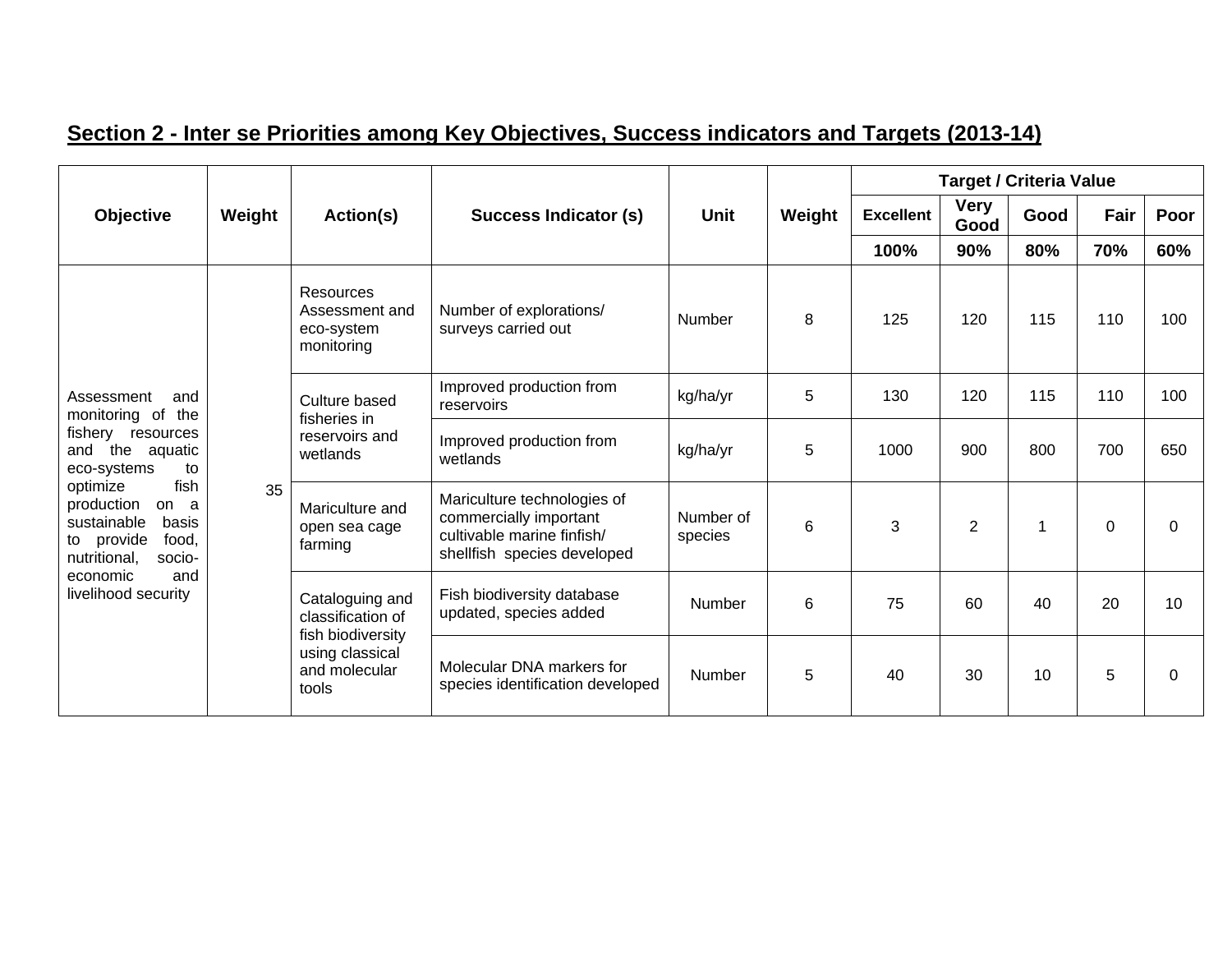|                                                                                     |        |                                                                                                    |                                                                                                             |               |        |                  |                     | <b>Target / Criteria Value</b> |      |          |
|-------------------------------------------------------------------------------------|--------|----------------------------------------------------------------------------------------------------|-------------------------------------------------------------------------------------------------------------|---------------|--------|------------------|---------------------|--------------------------------|------|----------|
| Objective                                                                           | Weight | <b>Actions</b>                                                                                     | <b>Success Indicator</b>                                                                                    | Unit          | Weight | <b>Excellent</b> | <b>Very</b><br>Good | Good                           | Fair | Poor     |
|                                                                                     |        |                                                                                                    |                                                                                                             |               |        | 100%             | 90%                 | 80%                            | 70%  | 60%      |
| 0f<br>Development<br>eco-friendly<br>and<br>techno-                                 |        | Species diversification                                                                            | Broodstock and seed<br>production technologies for<br>finfish/shellfish species<br>developed                | Number        | 12     | 5                | 3                   | $\overline{2}$                 |      | 0        |
| economically<br>viable aquaculture<br>technologies<br>and<br>&<br>harvest<br>post-  | 30     | Research<br>for<br>support<br>formulation<br>for<br>feed<br>shellfish<br>finfish<br>and<br>species | Efficient and cost-effective<br>feed for different life stages<br>finfish/<br>shellfish<br>οf<br>formulated | Number        | 10     | 5                | 3                   | $\overline{2}$                 | 4    | 0        |
| harvest<br>for<br>technologies<br>production<br>and<br>productivity<br>enhancement. |        | Value addition                                                                                     | Value added and ready to<br>eat products developed                                                          | <b>Number</b> | 8      | 5                | 3                   | $\overline{2}$                 |      | $\Omega$ |

|                                                | 24 | Commercialization of<br>process & products                                                   | Process and products<br>commercialized                    | Number                   | 3 | 2    |      | 0    | 0    |      |
|------------------------------------------------|----|----------------------------------------------------------------------------------------------|-----------------------------------------------------------|--------------------------|---|------|------|------|------|------|
| Transfer of<br>Technology, HRD<br>and Training |    | Education and Training in<br>different aspects of<br>fishing & fish processing<br>technology | PG/Doctoral<br>programmes<br>conducted                    | Number<br>0f<br>students | 5 | 80   | 70   | 60   |      |      |
|                                                |    |                                                                                              | Training and skill<br>upgradation programmes<br>conducted | Number<br>0f<br>trainees | 8 | 2000 | 1800 | 1600 | 1400 | 1200 |
|                                                |    | Consultancy services                                                                         | Analytical & advisory<br>support to the industry          | Number                   | 4 | 6    | 5    | 4    | 3    | っ    |
|                                                |    |                                                                                              | Consultancy services<br>undertaken                        | Number                   | 4 | 10   | 8    | 7    | 6    | 5    |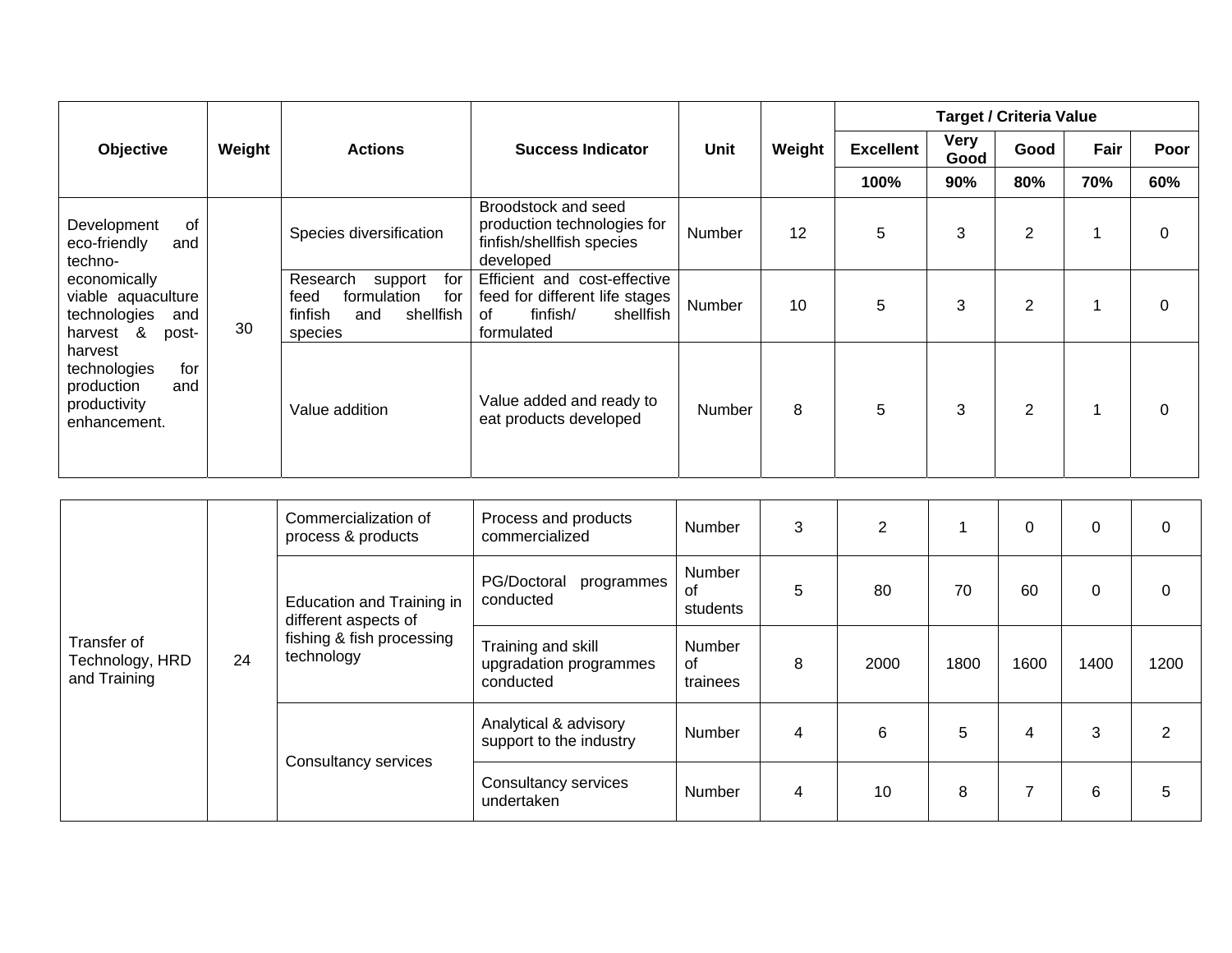|                                                               |                |                                                             |                                                                                   |               |                |                  |                     | <b>Target / Criteria Value</b> |                 |                 |
|---------------------------------------------------------------|----------------|-------------------------------------------------------------|-----------------------------------------------------------------------------------|---------------|----------------|------------------|---------------------|--------------------------------|-----------------|-----------------|
| <b>Objective</b>                                              | Weight         | <b>Actions</b>                                              | <b>Success Indicator</b>                                                          | <b>Unit</b>   | Weight         | <b>Excellent</b> | <b>Very</b><br>Good | Good                           | Fair            | Poor            |
|                                                               |                |                                                             |                                                                                   |               |                | 100%             | 90%                 | 80%                            | 70%             | 60%             |
| <b>Efficient Functioning</b>                                  | 3              | Timely submission<br>of Draft RFD 2013-<br>14 for approval  | On-time submission                                                                | Date          | $\overline{2}$ | May 15,<br>2013  | May 16,<br>2013     | May 17,<br>2013                | May 20,<br>2013 | May 21,<br>2013 |
| of the RFD System                                             |                | Timely submission<br>of Results for<br>RFD 2012-13          | On-time submission                                                                | Date          | 1              | May 1,<br>2013   | May 2,<br>2013      | May 5,<br>2013                 | May 6,<br>2013  | May 7,<br>2013  |
| Administrative<br>Reforms                                     |                | Implement ISO<br>9001 as per the<br>approved action<br>plan | % Implementation                                                                  | $\frac{0}{0}$ | $\overline{2}$ | 100              | 95                  | 90                             | 85              | 80              |
|                                                               | $\overline{4}$ | Prepare an action<br>plan for Innovation                    | On time submission                                                                | Date          | $\overline{2}$ | 30/07/<br>2013   | 10/08/<br>2013      | 20/08/<br>2013                 | 30/08/<br>2013  | 10/09/<br>2013  |
| Improving internal<br>efficiency /                            |                | Implementation of                                           | Independent Audit of<br>Implementation of<br>Citizen's Charter                    | $\frac{0}{0}$ | $\overline{2}$ | 100              | 95                  | 90                             | 85              | 80              |
| responsiveness/<br>service delivery of<br>Ministry/Department | 4              | Sevottam                                                    | Independent Audit of<br>implementation of<br>public grievance<br>redressed system | $\frac{0}{0}$ | $\overline{2}$ | 100              | 95                  | 90                             | 85              | 80              |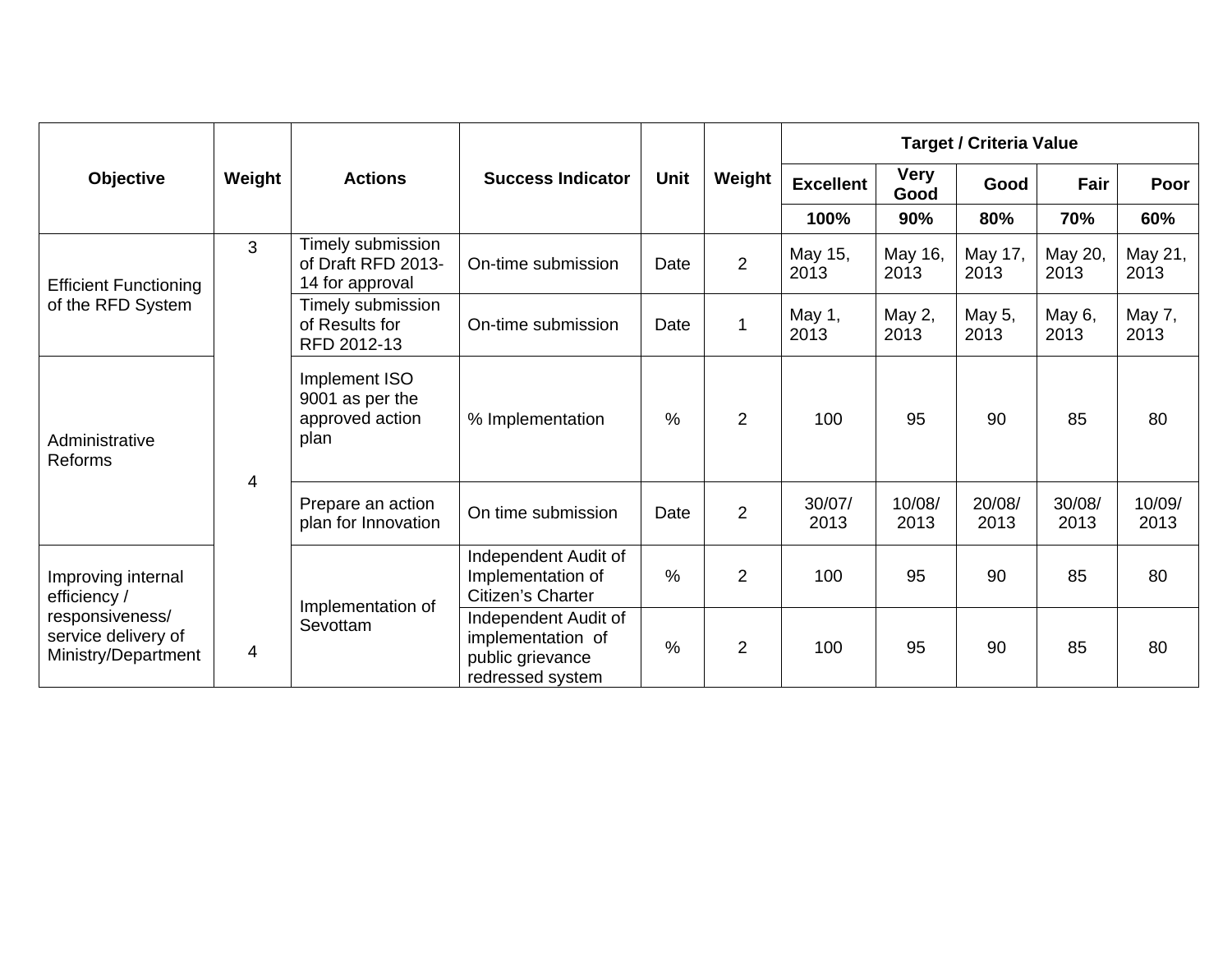#### **Section 3 – Trend Values of Success Indicators**

| Objective                                                           | Action (s)                                                   | Success Indicator (s)                                                                                             | Unit                    | <b>Actual</b><br><b>Value for</b><br>FY 11/12 | <b>Actual</b><br><b>Value for</b><br>FY 12/13 | Target<br><b>Value for</b><br>FY 13/14 | Projected<br>Value for<br>FY 14/15 | Projecte<br><b>Value for</b><br>FY 1516 |
|---------------------------------------------------------------------|--------------------------------------------------------------|-------------------------------------------------------------------------------------------------------------------|-------------------------|-----------------------------------------------|-----------------------------------------------|----------------------------------------|------------------------------------|-----------------------------------------|
| Assessment and                                                      | Resources Assessment and<br>eco-system monitoring            | Number of explorations/ surveys<br>carried out                                                                    | Number                  | 60                                            | 128                                           | 120                                    | 130                                | 135                                     |
| monitoring of the<br>fishery<br>resources and                       | Culture based fisheries in                                   | Improved production from<br>reservoirs                                                                            | kg/ha/yr                | 110                                           | 132                                           | 130                                    | 135                                | 140                                     |
| the aquatic eco-<br>systems to                                      | reservoirs and wetlands                                      | Improved production from<br>wetlands                                                                              | kg/ha/yr                | 750                                           | 1078                                          | 1000                                   | 1050                               | 1100                                    |
| optimize fish<br>production on a<br>sustainable<br>basis to provide | Mariculture and open sea<br>cage farming                     | Mariculture technologies of<br>commercially important cultivable<br>marine finfish/shellfish species<br>developed | Number<br>of<br>species |                                               |                                               | $\overline{2}$                         | 3                                  | 3                                       |
| food, nutritional,<br>socio-economic<br>and livelihood<br>security  | Cataloguing and classification<br>of fish biodiversity using | Fish biodiversity database<br>updated, new species added                                                          | Number                  | 3                                             | 71                                            | 75                                     | 80                                 | 85                                      |
|                                                                     | classical and molecular tools                                | Molecular DNA markers for<br>species identification developed                                                     | Number                  |                                               | 48                                            | 40                                     | 45                                 | 50                                      |

| <b>Objective</b>                                                                                       | Action (s)                                                                    | Success Indicator (s)                                                                                         | Unit   | <b>Actual</b><br>Value for<br>FY 11/12 | <b>Actual</b><br><b>Value for</b><br>FY 12/13 | <b>Target</b><br>Value for<br>FY 13/14 | Projected<br><b>Value for</b><br>FY 14/15 | Projected<br><b>Value for</b><br>FY 15/16 |
|--------------------------------------------------------------------------------------------------------|-------------------------------------------------------------------------------|---------------------------------------------------------------------------------------------------------------|--------|----------------------------------------|-----------------------------------------------|----------------------------------------|-------------------------------------------|-------------------------------------------|
| Development of<br>eco-friendly and<br>techno-                                                          | Species diversification                                                       | Brood-stock and seed production<br>technologies for finfish/shellfish<br>species developed                    | number | 2                                      | 5                                             | 3                                      | 4                                         | 4                                         |
| economically<br>viable<br>aquaculture<br>technologies                                                  | Research support for feed<br>formulation for finfish and<br>shellfish species | Efficient and cost-effective feed<br>different<br>for<br>life<br>stages<br>of<br>finfish/shellfish formulated | number | 1                                      | 6                                             | 3                                      | 4                                         | 5                                         |
| and harvest &<br>post-harvest<br>technologies for<br>production<br>and<br>productivity<br>enhancement. | Value addition                                                                | Value added and ready to eat<br>products developed                                                            | Number | 1                                      | 5                                             | 3                                      | 4                                         | 5                                         |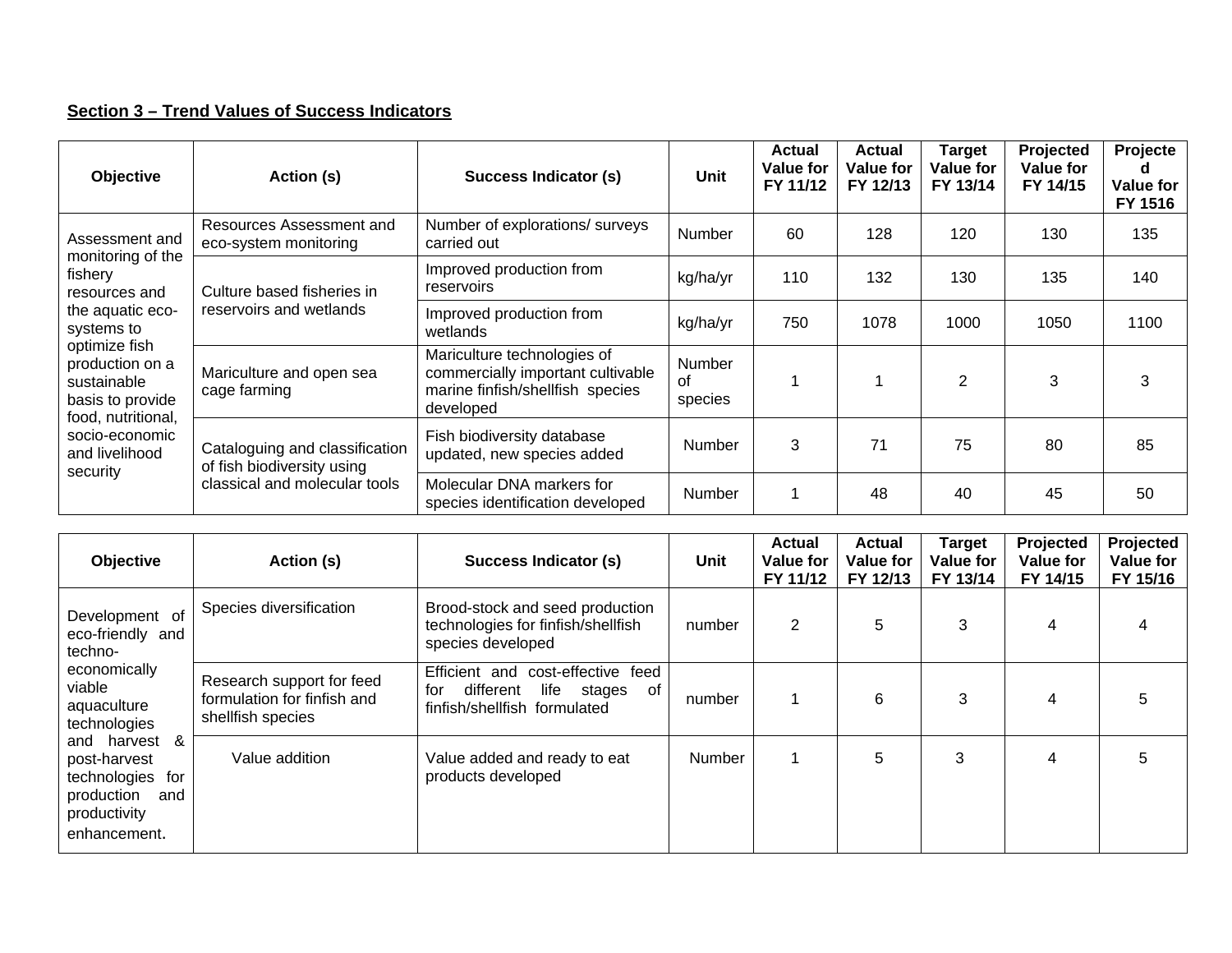| <b>Objective</b>                        | Action (s)                                                                                   | Success Indicator (s)                                  | Unit                     | <b>Actual</b><br><b>Value for</b><br>FY 11/12 | <b>Actual</b><br>Value for<br>FY 12/13 | <b>Target</b><br>Value for<br>FY 13/14 | Projected<br>Value for<br>FY 14/15 | Projected<br>Value for<br>FY 15/16 |
|-----------------------------------------|----------------------------------------------------------------------------------------------|--------------------------------------------------------|--------------------------|-----------------------------------------------|----------------------------------------|----------------------------------------|------------------------------------|------------------------------------|
|                                         | Commercialization of<br>process & products                                                   | Process and products<br>commercialized                 | Number                   |                                               | $\overline{2}$                         | 2                                      | 2                                  | 2                                  |
| οf<br>Transfer                          | Education and Training in<br>different aspects of<br>fishing & fish processing<br>technology | PG/Doctoral<br>programmes<br>conducted                 | Number<br>0f<br>students | 70                                            | 82                                     | 70                                     | 70                                 | 70                                 |
| <b>HRD</b><br>Technology,<br>& Training |                                                                                              | Training and skill upgradation<br>programmes conducted | Number<br>of<br>trainees | 1000                                          | 2613                                   | 2000                                   | 2200                               | 2500                               |
|                                         |                                                                                              | Analytical & advisory support<br>to the industry       | Number                   | 5                                             | 9                                      | 6                                      | 8                                  | 10                                 |
|                                         | Consultancy services                                                                         | Consultancy services<br>undertaken                     | Number                   | 10                                            | 9                                      | 10                                     | 11                                 | 12                                 |

| Objective                                              | Action (s)                                              | <b>Success Indicator (s)</b>                                                   | Unit          | <b>Actual</b><br>Value for<br>FY 11/12 | <b>Actual</b><br><b>Value for</b><br>FY 12/13 | <b>Target</b><br><b>Value for</b><br>FY 13/14 | Projected<br><b>Value for</b><br>FY 13/14 | Projected<br><b>Value for</b><br>FY 14/15 |
|--------------------------------------------------------|---------------------------------------------------------|--------------------------------------------------------------------------------|---------------|----------------------------------------|-----------------------------------------------|-----------------------------------------------|-------------------------------------------|-------------------------------------------|
| Efficient<br>Functioning of the                        | Timely submission of<br>RFD for 2014-15 for<br>approval | On-time submission                                                             | Date          |                                        |                                               | 16/05/2013                                    |                                           |                                           |
| <b>RFD System</b>                                      | Timely submission of<br>Results for RFD (2012-<br>13)   | On-time submission                                                             | Date          |                                        |                                               | 02/05/2013                                    |                                           |                                           |
| Administrative                                         | Implement ISO 9001 as<br>per the approved plan          | % of implementation                                                            | $\frac{0}{0}$ |                                        |                                               | 95                                            |                                           |                                           |
| Reforms                                                | Prepare an action plan for<br>Innovation                | On time submission                                                             | Date          |                                        |                                               | 10/08/2013                                    |                                           |                                           |
| Improving Internal<br>Efficiency /<br>responsiveness / |                                                         | Independent Audit of<br>Implementation of Citizen's<br>Charter                 | %             |                                        |                                               | 95                                            |                                           |                                           |
| service delivery of<br>Ministry /<br>Department        | Implementation of<br>Sevottam                           | Independent Audit of<br>implementation of public<br>grievance redressal system | $\frac{0}{0}$ |                                        |                                               | 95                                            |                                           |                                           |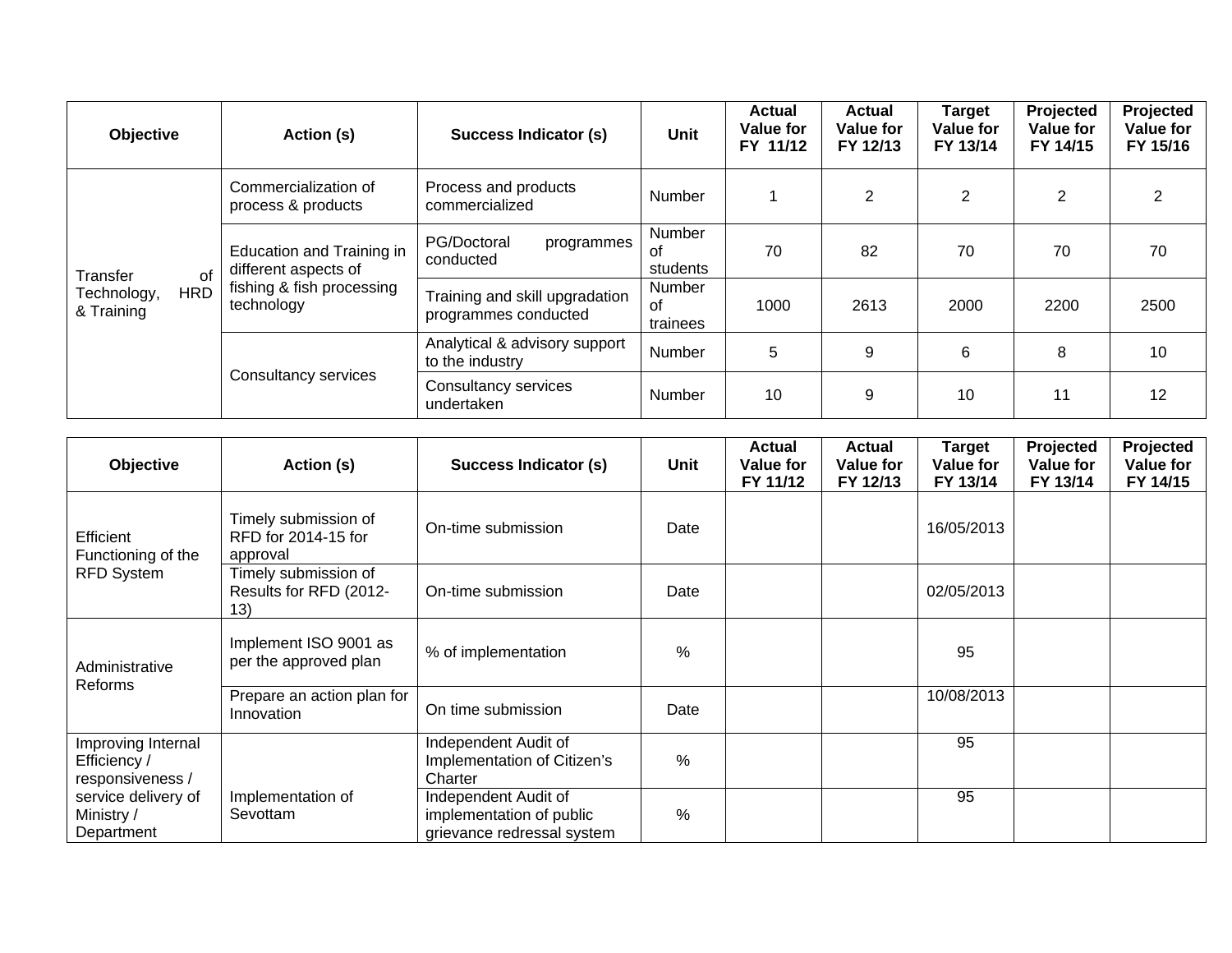#### **Section 4 : Acronyms**

| <b>S.No</b> | <b>Acronym</b> | Description                              |
|-------------|----------------|------------------------------------------|
|             | <b>HRD</b>     | ∥ Human Resource Development             |
|             | РG             | ll Post Graduate                         |
|             | <b>DNA</b>     | Deoxyribonucleic acid                    |
|             | <b>CIFE</b>    | Central Institute of Fisheries Education |

#### **Section 4 : Description and Definition of Success Indicators and Proposed Measurement Methodology**

| <b>SI.N</b><br>0. | <b>Success indicator</b>                                                                                             | <b>Description</b>                                                                                                                                               | <b>Definition</b>                                                                                                                                                                      | Measure<br>lment               | <b>General Comments</b>                                                                           |
|-------------------|----------------------------------------------------------------------------------------------------------------------|------------------------------------------------------------------------------------------------------------------------------------------------------------------|----------------------------------------------------------------------------------------------------------------------------------------------------------------------------------------|--------------------------------|---------------------------------------------------------------------------------------------------|
|                   | Number of explorations/<br>surveys carried out                                                                       | Explorations/surveys are important to<br>study aquatic & fishery resources                                                                                       | Exploration/surveys of fishery<br>resources are studies to know the<br>status of fish in quantity and quality<br>, and availability of any new species,                                | number                         | This helps in fish<br>biodiversity assessment                                                     |
|                   | Improved production from<br>reservoirs                                                                               | Improvement in fish production in<br>reservoirs                                                                                                                  | Fish production from reservoirs is<br>based mainly on culture cum capture<br>basis. Fish are to be stocked to<br>improve the production from the<br>reservoirs.                        | kg/ha/yr                       | There is very good<br>scope to increase fish<br>production in reservoirs.                         |
|                   | Improved production from<br>wetlands                                                                                 | Improvement in fish production in<br>wetlands                                                                                                                    | Fish production from wetlands which<br>are mostly seasonal, is based mainly<br>on culture cum capture basis. Fish are<br>to be stocked to improve the<br>production from the wetlands. | kg/ha/yr                       | There is very good<br>scope to increase fish<br>production in wetlands.                           |
|                   | Mariculture technologies of<br>commercially important<br>cultivable marine<br>finfish/shellfish species<br>developed | Mariculture is a process wherein<br>marine fish production can be<br>increased by developing or improving<br>the suitable technologies.                          | Mariculture technology is used to rear<br>a particular marine aquatic organism<br>in confinement for large scale<br>production.                                                        | Number<br><b>of</b><br>species | Mariculture is very<br>useful to produce<br>marine fin fish and shell<br>fishes in large numbers. |
|                   | llFish                                                                                                               | biodiversity database Fish biodiversity database updation is<br>updated, new species added. regular process wherein new species<br>as and when found, are added. | Fish biodiversity database provide<br>very useful information about the<br>availability of species.                                                                                    | Number                         | This helps in species<br>selection for<br>aquaculture.                                            |
|                   | species<br>developed                                                                                                 | Molecular DNA markers for Molecular DNA markers are used for<br>identification confirming species validation.                                                    | Molecular marker is a fragment<br>of DNA that is associated with a<br>certain location within the genome.                                                                              |                                | Very useful in species<br>Number and their products<br>validation                                 |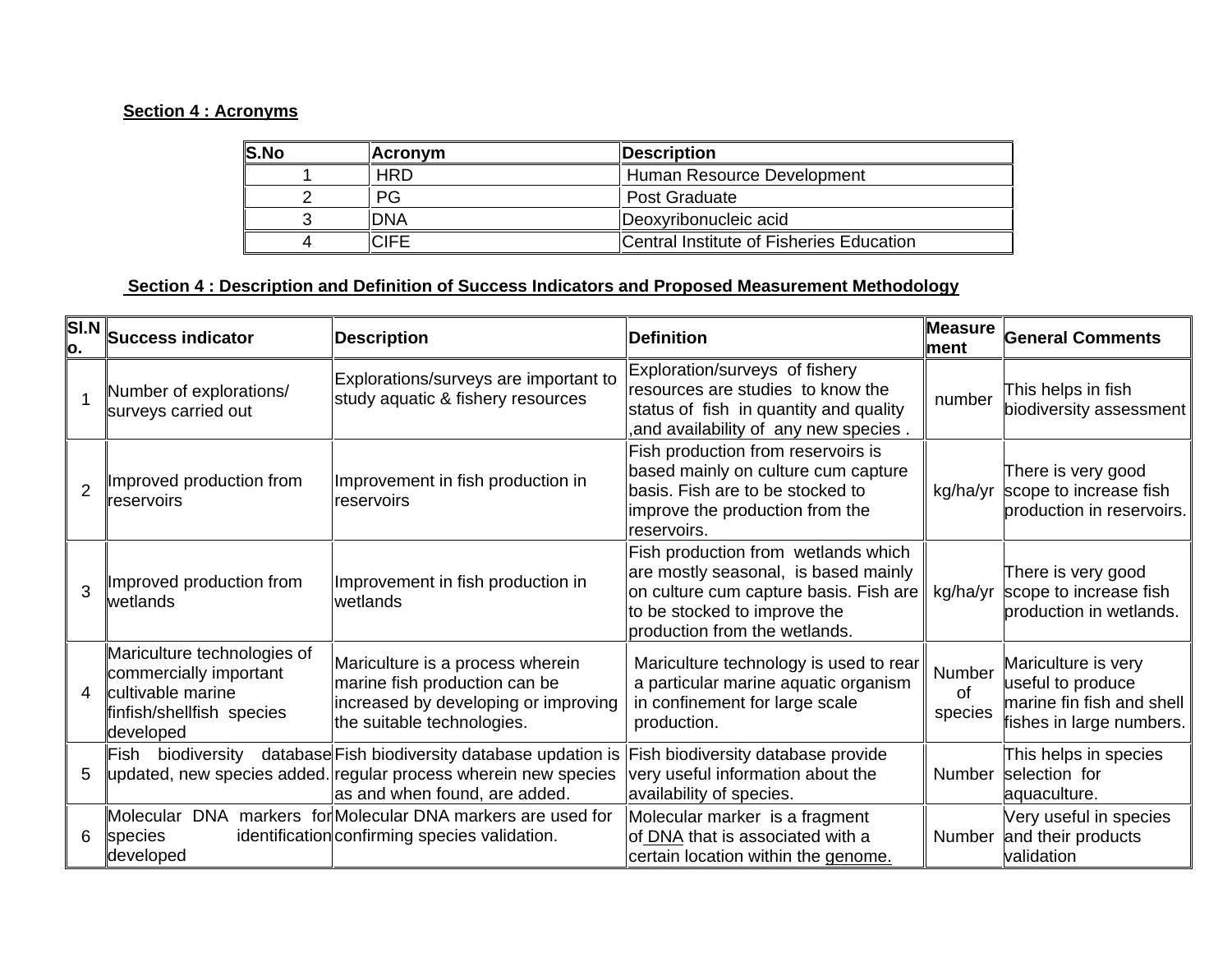| $\overline{7}$ | <b>Brood-stock</b><br>seed<br>and<br>production technologies for Good quality brood fish and<br>finfish/shellfish<br>developed | species technology for the seed production of spawning and fish seed are produced<br>finfish/shellfish species are developed in the form of fish fry or fingerlings                            | Broodstock are mature one ready for                                                                                                                                    |        | The are essential to<br>include new species for<br>Number production and improve<br>the productivity of the<br>existing ones.                                     |
|----------------|--------------------------------------------------------------------------------------------------------------------------------|------------------------------------------------------------------------------------------------------------------------------------------------------------------------------------------------|------------------------------------------------------------------------------------------------------------------------------------------------------------------------|--------|-------------------------------------------------------------------------------------------------------------------------------------------------------------------|
| 8              | cost-effective<br>Efficient and<br>feed for different life stages Development of new feed                                      | of finfish/shellfish formulated formulations from locally available<br>ingredients                                                                                                             | Incorporation of new feed ingredients<br>in on-farm fish feed and its suitable<br>strategies                                                                           | Number | Efficient and low cost<br>feed formulation and<br>feeding strategies are<br>useful to enhance farm<br>income                                                      |
| $\overline{Q}$ | eat products developed                                                                                                         | Value added and ready to Different products including ready to<br>eat ones from different fish species<br>are prepared                                                                         | Value added products are prepared<br>from either part or entire body of the<br>organisms which may include ready to<br>eat products too.                               | Number | These products add<br>value to the fish<br>produced and available<br>for ready consumption.                                                                       |
| 10             | Process<br>and<br>commercialized                                                                                               | products Various process for producing fish<br>and fish related products are<br>commercialized for large scale<br>production.                                                                  | Process are methodologies involved in<br>fish resource assessments, fish<br>production, biodiversity up-dation and<br>fish and fishery related product<br>development. | Number | These are aimed for<br>transfer of useful<br>technologies to the<br>users and stake<br>holders.                                                                   |
| 11             | PG/Doctoral<br>conducted                                                                                                       | programmes These are related to Fisheries<br>Education                                                                                                                                         | These are Masters and Ph.D.<br>programs in various disciplines of fish<br>and fisheries.                                                                               |        | These programs are<br>Number being conducted at<br>CIFE, Mumbai                                                                                                   |
| 12             | to the industry                                                                                                                | Analytical & advisory support These are Analysis of samples and<br>products for various purposes.<br>Advisory support to fish industry and<br>fish farmers for improving their<br>performance. | Test samples analyzed for different<br>purposes and advisory support is<br>extended for fishing and fish<br>production, and processing etc.                            |        | This helps in solution of<br>Number various problems of fish<br>industry.                                                                                         |
| 13             | Consultancy<br>undertaken                                                                                                      | services The Consultancy Services are<br>extended to public as well as private<br>agencies in various disciplines of<br>fisheries.                                                             | Consultancy services provide expert<br>advice in areas of interest.                                                                                                    | Number | This helps in guidance<br>for management of<br>resources, creation of<br>infrastructures, product<br>development & in<br>finding solution to<br>various problems. |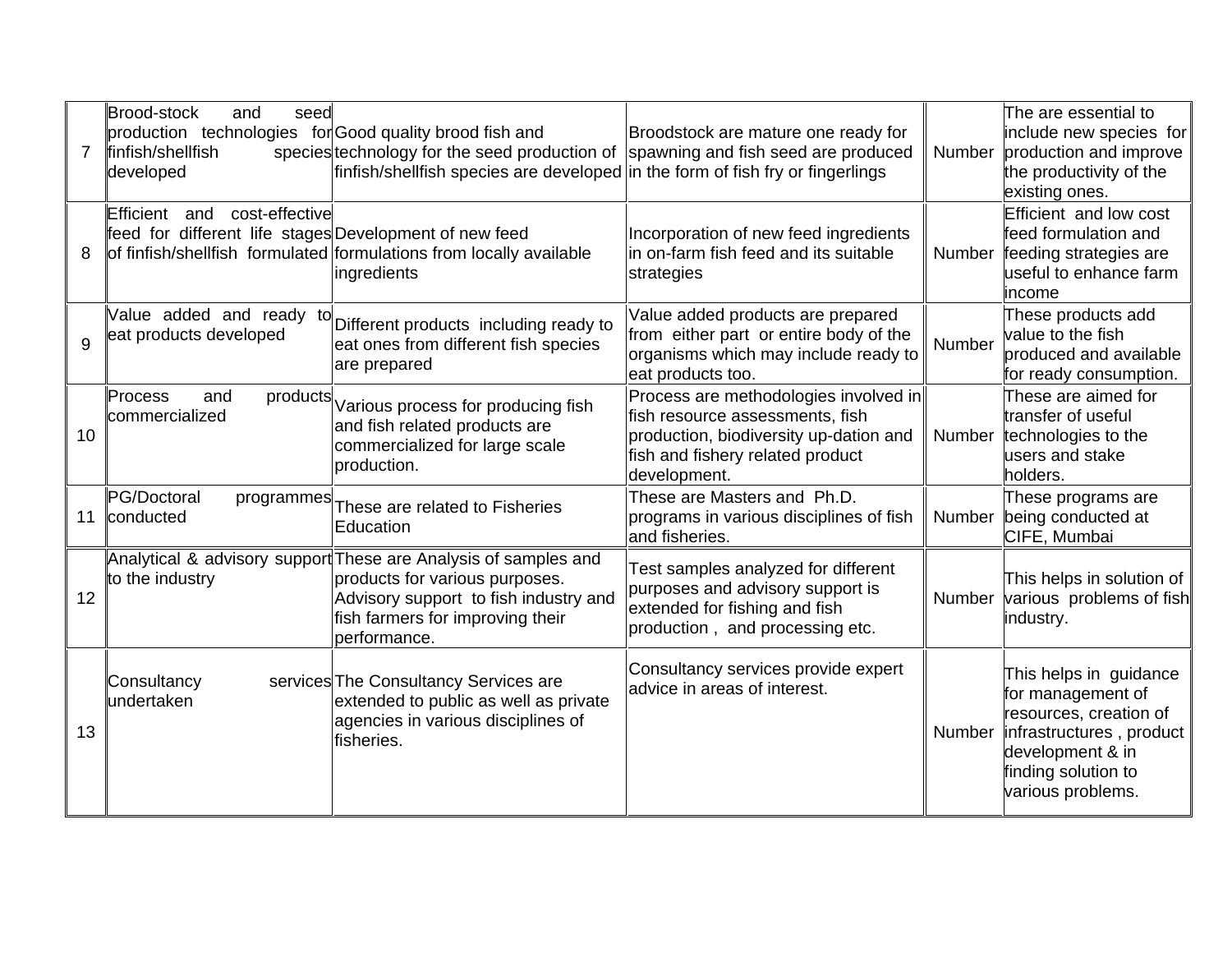#### **Section 5 : Specific Performance Requirements from other Departments**

| Location Type               | <b>State</b>   | Organisation                    |                                            | <b>Organisation Relevant Success</b> What is your Justification for Please  |                             |                                                                |                                            | What                              |
|-----------------------------|----------------|---------------------------------|--------------------------------------------|-----------------------------------------------------------------------------|-----------------------------|----------------------------------------------------------------|--------------------------------------------|-----------------------------------|
|                             |                | Type                            | <b>Name</b>                                | <b>Indicator</b>                                                            |                             | requirement this requirement quantify your happens if          |                                            |                                   |
|                             |                |                                 |                                            |                                                                             | from this                   |                                                                | ∣requirement                               | your                              |
|                             |                |                                 |                                            |                                                                             | organisation                |                                                                | from this                                  | requirement                       |
| Science &                   | Govt. of India | Development of                  | $\Delta$                                   | Molecular DNA                                                               | Support for                 | Funds are                                                      | Organisation is not met.<br>Funding will   | Shall be                          |
| Development                 |                | Science &                       | Biotechnology                              | markers for                                                                 | funding                     | required for                                                   | depend on                                  | managed from                      |
|                             |                | Technology                      |                                            | species                                                                     |                             | developing                                                     | the nature of                              | <b>ICAR</b> funds                 |
|                             |                |                                 |                                            | identification                                                              |                             | <b>Imolecular tools</b>                                        | the projects                               |                                   |
|                             |                |                                 |                                            | developed                                                                   |                             |                                                                |                                            |                                   |
| Development &<br>Management | Govt. of India | Assessment and<br>Management of | Ministry of<br>Environment                 | 1. Production from<br>reservoirs                                            | Permission<br>lto conduct   | To increase fish<br>production,                                | As per<br>availability                     | Rate of<br>lincrease in           |
| Organisation                |                | Environment &<br>Forests        | & Forest                                   | improved.                                                                   | research in<br>water bodies | access to these<br>water bodies is                             |                                            | fish production<br>will slow down |
|                             |                |                                 |                                            | 2. Production from<br>wetlands improved control                             | under its                   | required                                                       |                                            |                                   |
| Fisheries                   | Govt. of India | Enhancing Fish                  | National                                   | 1. Number of                                                                | Support for                 | Funds are                                                      | Funding will                               | Shall be                          |
| Development                 |                | <b>Production in</b><br>country | Fisheries<br>Development<br>Board; Min. of | explorations/<br>surveys carried out                                        | funding                     | required fishery<br>resource<br>lassessment and                | depend on<br>the nature of<br>the projects | managed from<br><b>ICAR</b> funds |
|                             |                |                                 | Agriculture                                | Brood-stock and<br>seed production<br>technologies for<br>finfish/shellfish |                             | species and<br>system<br>diversification in<br>fish production |                                            |                                   |
|                             |                |                                 |                                            | species developed                                                           |                             |                                                                |                                            |                                   |